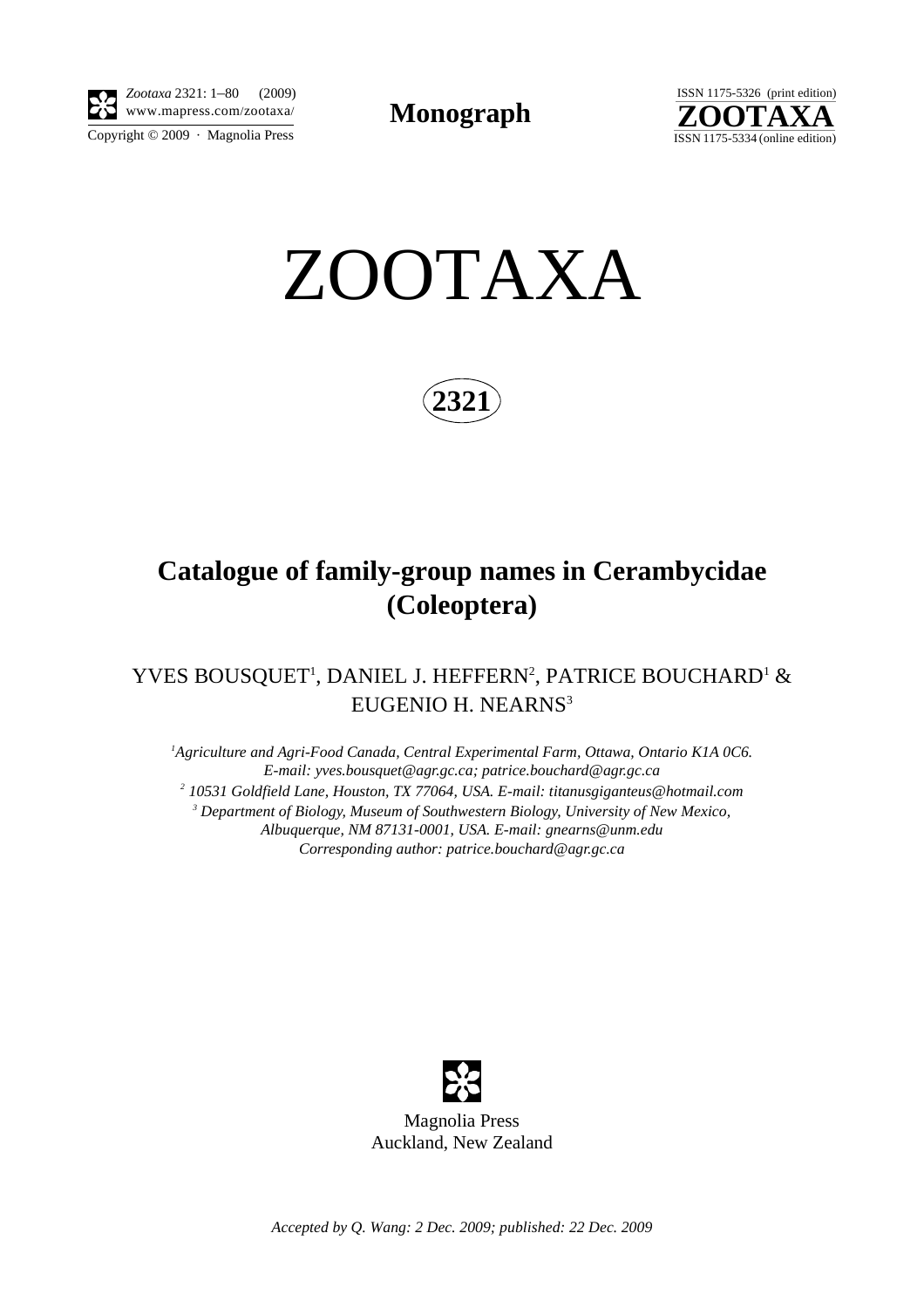Yves Bousquet, Daniel J. Heffern, Patrice Bouchard & Eugenio H. Nearns **CATALOGUE OF FAMILY-GROUP NAMES IN CERAMBYCIDAE (COLEOPTERA)** (*Zootaxa* 2321)

80 pp.; 30 cm.

22 Dec. 2009

ISBN 978-1-86977-449-3 (paperback)

ISBN 978-1-86977-450-9 (Online edition)

FIRST PUBLISHED IN 2009 BY Magnolia Press P.O. Box 41-383 Auckland 1346 New Zealand e-mail: zootaxa@mapress.com http://www.mapress.com/zootaxa/

#### © 2009 Magnolia Press

All rights reserved.

No part of this publication may be reproduced, stored, transmitted or disseminated, in any form, or by any means, without prior written permission from the publisher, to whom all requests to reproduce copyright material should be directed in writing.

This authorization does not extend to any other kind of copying, by any means, in any form, and for any purpose

other than private research use.

| ISSN 1175-5326 | (Print edition)  |
|----------------|------------------|
| ISSN 1175-5334 | (Online edition) |